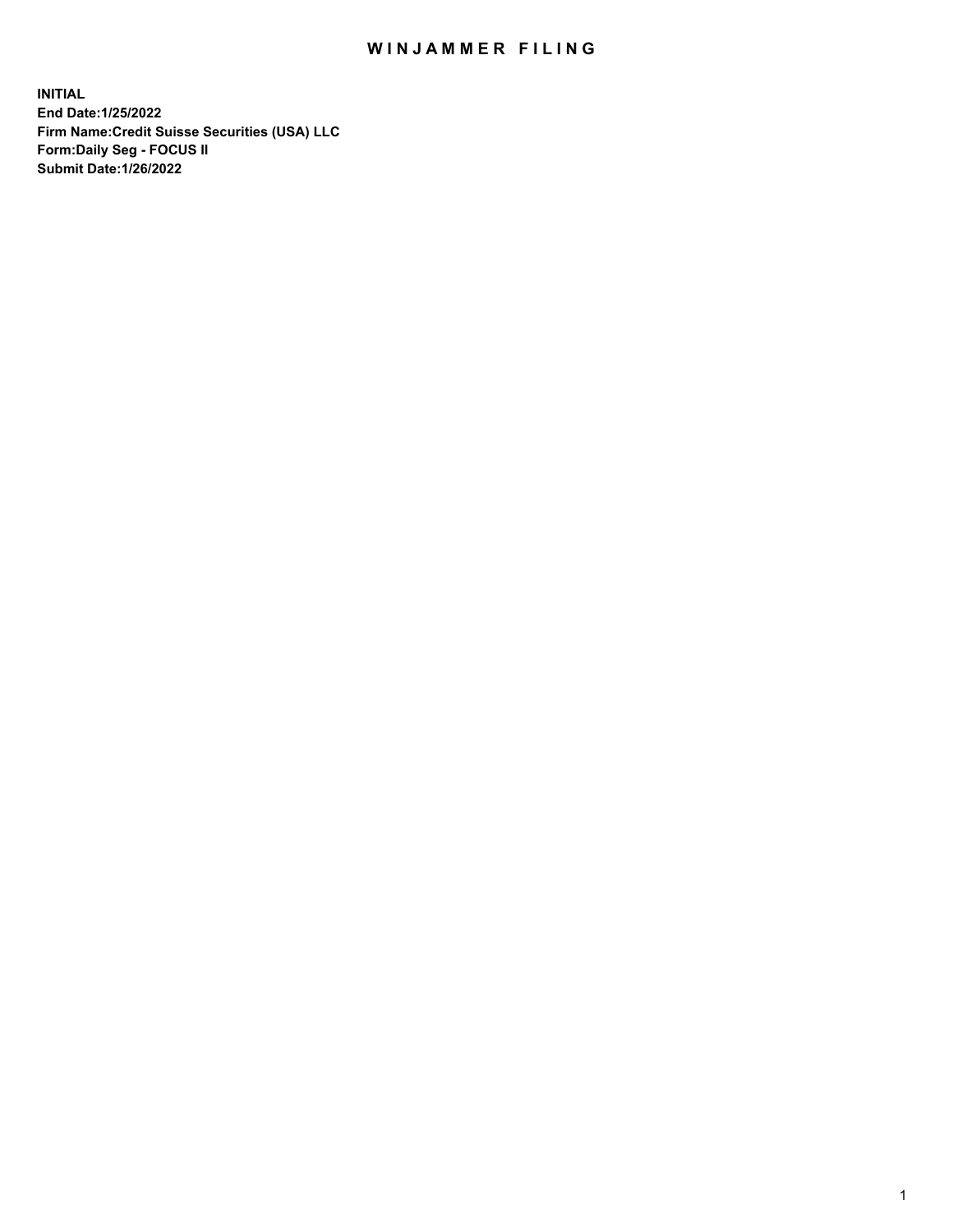**INITIAL End Date:1/25/2022** 

## **Firm Name:Credit Suisse Securities (USA) LLC Form:Daily Seg - FOCUS II Submit Date:1/26/2022**

## **Daily Segregation - Cover Page**

| Name of Company                                                                                                                                                                                                                                                                                                                | <b>Credit Suisse Securities (USA)</b><br><b>LLC</b>                |
|--------------------------------------------------------------------------------------------------------------------------------------------------------------------------------------------------------------------------------------------------------------------------------------------------------------------------------|--------------------------------------------------------------------|
| <b>Contact Name</b>                                                                                                                                                                                                                                                                                                            | <b>Alexander Baptiste</b>                                          |
| <b>Contact Phone Number</b>                                                                                                                                                                                                                                                                                                    | 919-994-6223                                                       |
| <b>Contact Email Address</b>                                                                                                                                                                                                                                                                                                   | alexander.baptiste@credit-suiss<br>e.com                           |
| FCM's Customer Segregated Funds Residual Interest Target (choose one):<br>a. Minimum dollar amount: ; or<br>b. Minimum percentage of customer segregated funds required:% ; or<br>c. Dollar amount range between: and; or<br>d. Percentage range of customer segregated funds required between:% and%.                         | $\frac{0}{\frac{5}{0}}$<br>0 <sub>0</sub>                          |
| FCM's Customer Secured Amount Funds Residual Interest Target (choose one):<br>a. Minimum dollar amount: ; or<br>b. Minimum percentage of customer secured funds required:%; or<br>c. Dollar amount range between: and; or<br>d. Percentage range of customer secured funds required between:% and%.                            | $\frac{0}{5}$<br>$\underline{0}$ $\underline{0}$<br>0 <sub>0</sub> |
| FCM's Cleared Swaps Customer Collateral Residual Interest Target (choose one):<br>a. Minimum dollar amount: ; or<br>b. Minimum percentage of cleared swaps customer collateral required:% ; or<br>c. Dollar amount range between: and; or<br>d. Percentage range of cleared swaps customer collateral required between:% and%. | $\frac{0}{5}$<br>0 <sub>0</sub><br>0 <sub>0</sub>                  |

Attach supporting documents CH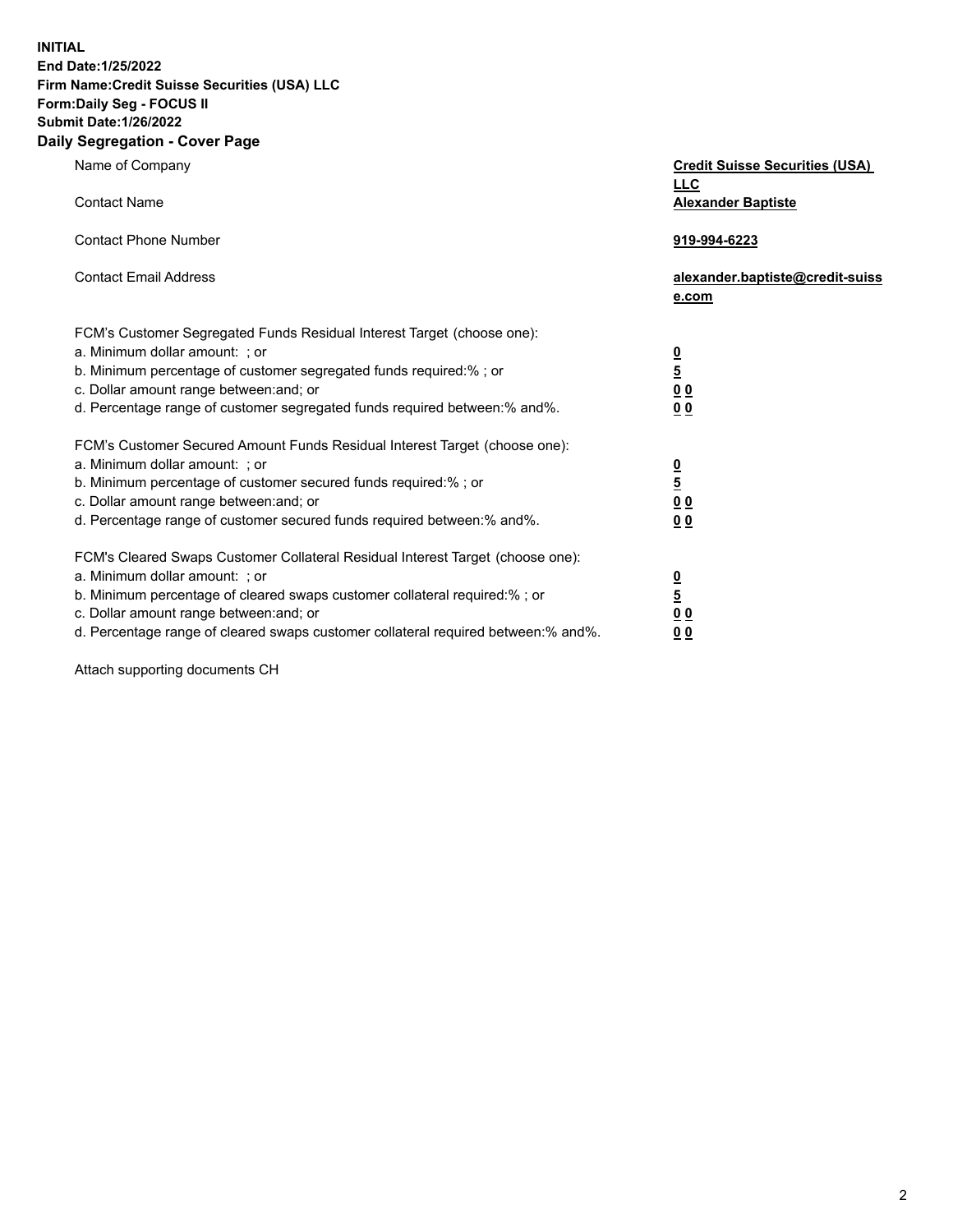**INITIAL End Date:1/25/2022 Firm Name:Credit Suisse Securities (USA) LLC Form:Daily Seg - FOCUS II Submit Date:1/26/2022** 

## **Daily Segregation - Secured Amounts**

|     | Foreign Futures and Foreign Options Secured Amounts                                                                       |                                   |
|-----|---------------------------------------------------------------------------------------------------------------------------|-----------------------------------|
|     | Amount required to be set aside pursuant to law, rule or regulation of a foreign                                          | $Q$ [7305]                        |
|     | government or a rule of a self-regulatory organization authorized thereunder                                              |                                   |
| 1.  | Net ledger balance - Foreign Futures and Foreign Option Trading - All Customers                                           |                                   |
|     | A. Cash                                                                                                                   | 3,226,114,833 [7315]              |
|     | B. Securities (at market)                                                                                                 | 897,590,824 [7317]                |
| 2.  | Net unrealized profit (loss) in open futures contracts traded on a foreign board of trade                                 | $-1,169,341,470$ [7325]           |
| 3.  | Exchange traded options                                                                                                   |                                   |
|     | a. Market value of open option contracts purchased on a foreign board of trade                                            | 9,323,018 [7335]                  |
|     | b. Market value of open contracts granted (sold) on a foreign board of trade                                              | $-9,610,839$ [7337]               |
| 4.  | Net equity (deficit) (add lines 1. 2. and 3.)                                                                             | 2,954,076,366 [7345]              |
| 5.  | Account liquidating to a deficit and account with a debit balances - gross amount                                         | 134,933,574 [7351]                |
| 6.  | Less: amount offset by customer owned securities                                                                          | -134,823,828 [7352]109,746 [7354] |
|     | Amount required to be set aside as the secured amount - Net Liquidating Equity                                            | 2,954,186,112 [7355]              |
| 7.  | Method (add lines 4 and 5)<br>Greater of amount required to be set aside pursuant to foreign jurisdiction (above) or line |                                   |
|     | 6.                                                                                                                        | 2,954,186,111 [7360]              |
|     | FUNDS DEPOSITED IN SEPARATE REGULATION 30.7 ACCOUNTS                                                                      |                                   |
| 1.  | Cash in banks                                                                                                             |                                   |
|     | A. Banks located in the United States                                                                                     | 84,017,151 [7500]                 |
|     | B. Other banks qualified under Regulation 30.7                                                                            | 363,428,000 [7520]447,445,151     |
|     |                                                                                                                           | [7530]                            |
| 2.  | Securities                                                                                                                |                                   |
|     | A. In safekeeping with banks located in the United States                                                                 | 897,590,824 [7540]                |
|     | B. In safekeeping with other banks qualified under Regulation 30.7                                                        | 0 [7560]897,590,824 [7570]        |
| 3.  | Equities with registered futures commission merchants                                                                     |                                   |
|     | A. Cash                                                                                                                   | $0$ [7580]                        |
|     | <b>B.</b> Securities                                                                                                      | $0$ [7590]                        |
|     | C. Unrealized gain (loss) on open futures contracts                                                                       | $Q$ [7600]                        |
|     | D. Value of long option contracts                                                                                         | $0$ [7610]                        |
|     | E. Value of short option contracts                                                                                        | 0 [7615]0 [7620]                  |
| 4.  | Amounts held by clearing organizations of foreign boards of trade                                                         |                                   |
|     | A. Cash                                                                                                                   | $0$ [7640]                        |
|     | <b>B.</b> Securities                                                                                                      | $Q$ [7650]                        |
|     | C. Amount due to (from) clearing organization - daily variation                                                           | $0$ [7660]                        |
|     | D. Value of long option contracts                                                                                         | $0$ [7670]                        |
|     | E. Value of short option contracts                                                                                        | 0 [7675]0 [7680]                  |
| 5.  | Amounts held by members of foreign boards of trade                                                                        |                                   |
|     | A. Cash                                                                                                                   | 3,993,132,227 [7700]              |
|     | <b>B.</b> Securities                                                                                                      | $0$ [7710]                        |
|     | C. Unrealized gain (loss) on open futures contracts                                                                       | $-1,264,830,922$ [7720]           |
|     | D. Value of long option contracts                                                                                         | 9,323,018 [7730]                  |
|     | E. Value of short option contracts                                                                                        | -9,610,839 [7735]2,728,013,484    |
|     |                                                                                                                           | [7740]                            |
| 6.  | Amounts with other depositories designated by a foreign board of trade                                                    | $0$ [7760]                        |
| 7.  | Segregated funds on hand                                                                                                  | $0$ [7765]                        |
| 8.  | Total funds in separate section 30.7 accounts                                                                             | 4,073,049,459 [7770]              |
| 9.  | Excess (deficiency) Set Aside for Secured Amount (subtract line 7 Secured Statement                                       | 1,118,863,348 [7380]              |
|     | Page 1 from Line 8)                                                                                                       |                                   |
| 10. | Management Target Amount for Excess funds in separate section 30.7 accounts                                               | 147,709,306 [7780]                |
| 11. | Excess (deficiency) funds in separate 30.7 accounts over (under) Management Target                                        | 971,154,042 [7785]                |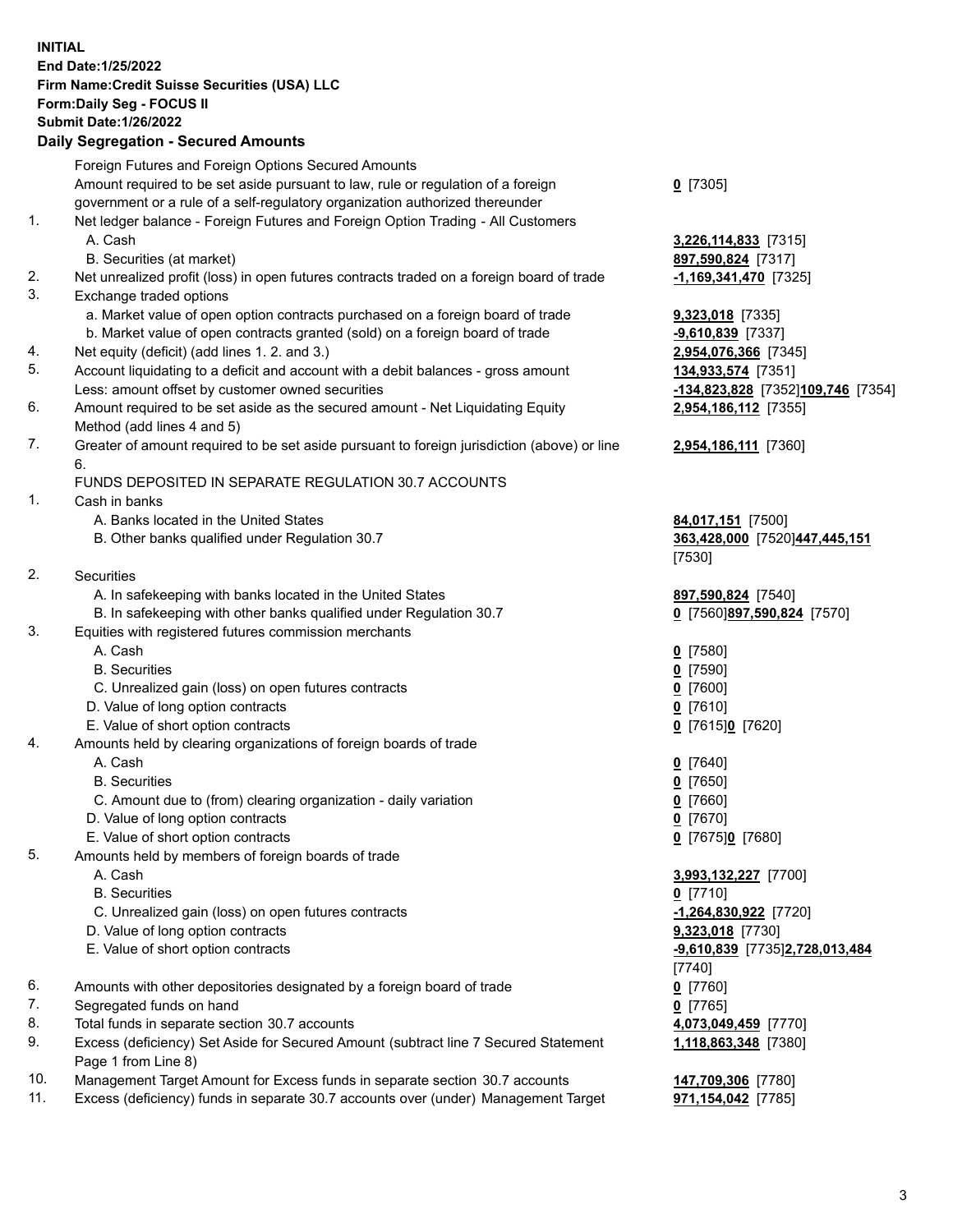**INITIAL End Date:1/25/2022 Firm Name:Credit Suisse Securities (USA) LLC Form:Daily Seg - FOCUS II Submit Date:1/26/2022 Daily Segregation - Segregation Statement**  SEGREGATION REQUIREMENTS(Section 4d(2) of the CEAct) 1. Net ledger balance A. Cash **1,956,595,189** [7010] B. Securities (at market) **891,788,303** [7020] 2. Net unrealized profit (loss) in open futures contracts traded on a contract market **-276,359,319** [7030] 3. Exchange traded options A. Add market value of open option contracts purchased on a contract market **113,178,987** [7032] B. Deduct market value of open option contracts granted (sold) on a contract market **-109,707,610** [7033] 4. Net equity (deficit) (add lines 1, 2 and 3) **2,575,495,550** [7040] 5. Accounts liquidating to a deficit and accounts with debit balances - gross amount **106,579,896** [7045] Less: amount offset by customer securities **-105,471,401** [7047] **1,108,495**  [7050] 6. Amount required to be segregated (add lines 4 and 5) **2,576,604,045** [7060] FUNDS IN SEGREGATED ACCOUNTS 7. Deposited in segregated funds bank accounts A. Cash **388,658,610** [7070] B. Securities representing investments of customers' funds (at market) **0** [7080] C. Securities held for particular customers or option customers in lieu of cash (at **642,986,147** [7090] market) 8. Margins on deposit with derivatives clearing organizations of contract markets A. Cash **1,474,067,045** [7100] B. Securities representing investments of customers' funds (at market) **0** [7110] C. Securities held for particular customers or option customers in lieu of cash (at **248,802,156** [7120] market) 9. Net settlement from (to) derivatives clearing organizations of contract markets **19,652,682** [7130] 10. Exchange traded options A. Value of open long option contracts **113,178,987** [7132] B. Value of open short option contracts **-109,707,610** [7133] 11. Net equities with other FCMs A. Net liquidating equity **157,938** [7140] B. Securities representing investments of customers' funds (at market) **0** [7160] C. Securities held for particular customers or option customers in lieu of cash (at **0** [7170] market) 12. Segregated funds on hand **0** [7150] 13. Total amount in segregation (add lines 7 through 12) **2,777,795,955** [7180] 14. Excess (deficiency) funds in segregation (subtract line 6 from line 13) **201,191,910** [7190]

- 15. Management Target Amount for Excess funds in segregation **128,830,202** [7194]
- 16. Excess (deficiency) funds in segregation over (under) Management Target Amount **72,361,708** [7198] Excess